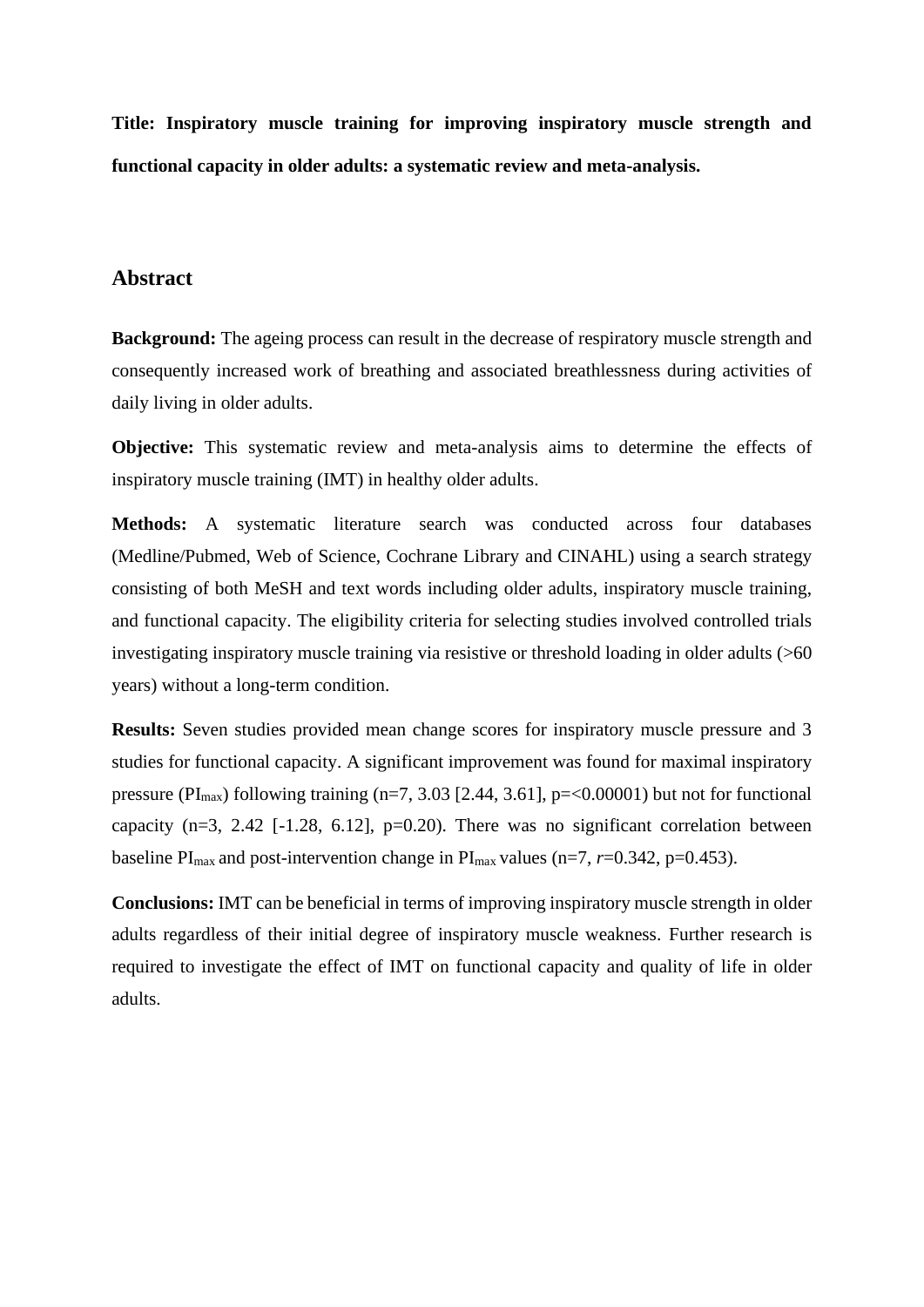### 1.0 – Introduction

#### 1.1 Background:

Respiratory function is reduced during the ageing process due to structural and physiological changes of the respiratory system [1]. These changes are characterised by decreased recoil pressure of the lung, respiratory muscle function and chest wall compliance [2]. During ageing we see a decrease in muscle mass, strength and function which can accelerate the decline in respiratory muscle strength in older adults assessed by maximal inspiratory pressure  $(PI_{max})$ measurements [3]. Several studies in healthy older adults [4-6] have reported PI<sub>max</sub> values as low as those reported in patients with lung or heart disease [6-8].

Decreased respiratory muscle strength leads to increased residual volume, functional residual capacity and consequently increased work of breathing and associated breathlessness during activities of daily living in older adults [9]. Therefore, exertional breathlessness in older adults may compromise an individual's daily functional capacity and quality of life [10].

Reduced respiratory muscle strength and functional capacity is often seen in patients with lung or heart disease [11, 12]. In these patients, an effective method to combat inspiratory muscle weakness is inspiratory muscle training (IMT). Several studies have been conducted investigating the effect of IMT in various respiratory [7, 13, 14] and cardiovascular disorders [8, 15, 16]. Previous meta-analyses have suggested that IMT can improve inspiratory muscle strength (reflected by an increase in maximal inspiratory pressure), six-minute walking distance (6MWD) and quality of life in chronic obstructive pulmonary disease (COPD) [17, 18] and chronic heart failure (CHF) [19].

Due to the age-related decline in respiratory muscle function, it is likely that IMT will also have a beneficial effect in an ageing population without a long-term condition. A recent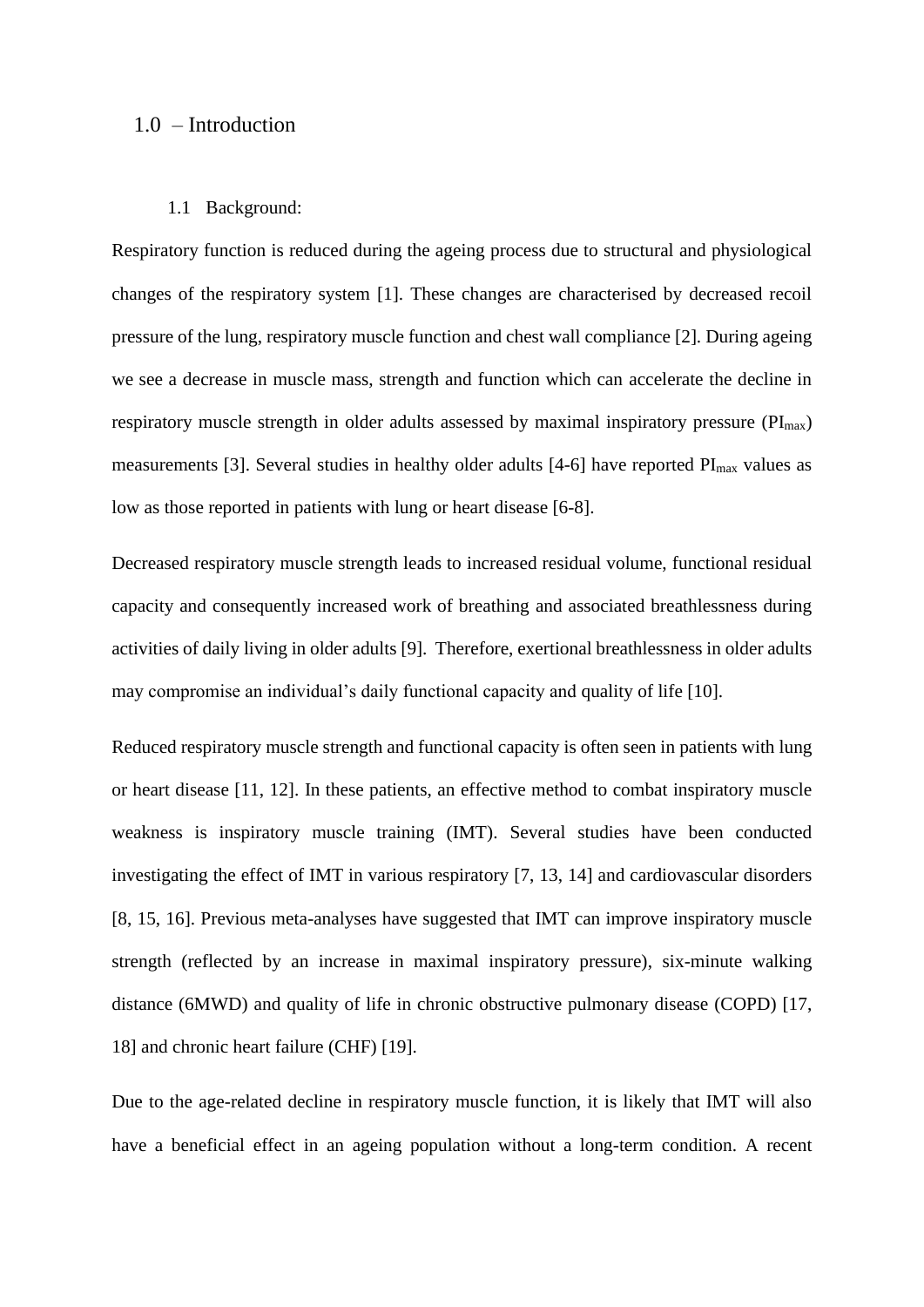systematic review has started to investigate IMT in healthy older adults with the authors suggesting a positive trend for IMT in improving inspiratory muscle strength [20]. It should be noted, however, that this review also included frail participants with comorbidities and extreme debilitation [21, 22] that could affect the magnitude of improvement in PImax. Accordingly, the present systematic review and meta-analysis focuses on the effects of IMT in healthy older adults without frailty or associated comorbidities given that in this population, reduced respiratory muscle strength is associated with a decline in pulmonary function [23], reduced physical performance [24], and constitutes an independent risk factor for myocardial infarction and cardiovascular mortality [25]. Thus, interventions that increase respiratory muscle function may have an important clinical impact in healthy older adults.

#### 1.2 - Review objective:

To systematically review and perform a meta-analysis on the effects of inspiratory muscle training (IMT) for improving inspiratory muscle strength and functional capacity in healthy older adults.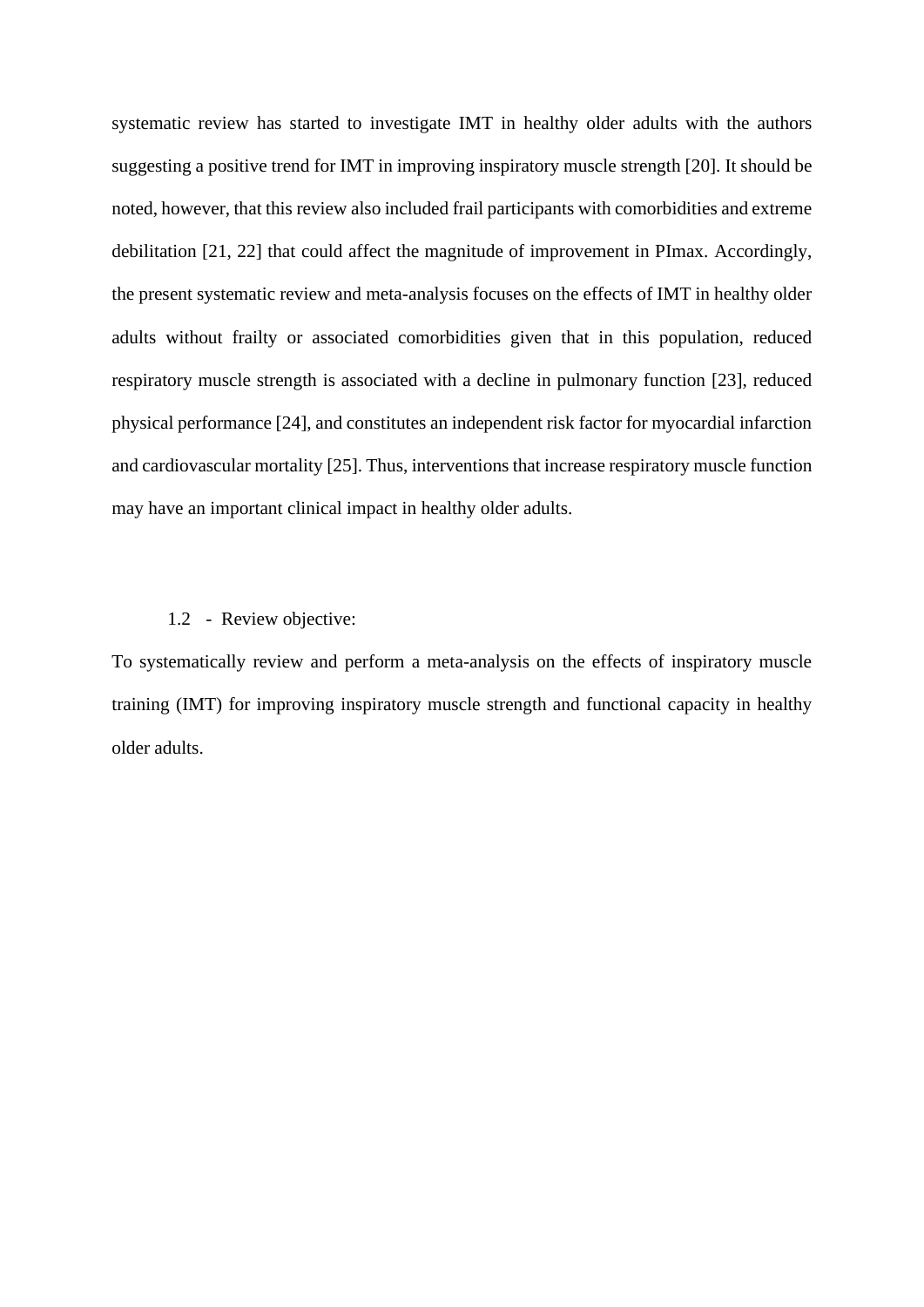### 2.0 – Methods:

### 2.1 - Search strategy:

This prospectively registered systematic review (CRD42019155163; [https://www.crd.york.ac.uk/prospero/\)](https://www.crd.york.ac.uk/prospero/) followed the Cochrane Handbook for Systematic Reviews of Interventions [26] and the Preferred Reporting Items for Systematic Reviews and Meta-Analyses (PRISMA) guidelines [27]. Electronic database (Medline/PubMed, Cochrane Library, Web of Science and CINAHL) were searched from August 2019 to February 2020.

The final search strategy included relevant MeSH Terms, Text Words and Publication Types relating to the population (e.g. "aged" and "older adults"), the intervention (e.g. "inspiratory muscle training" and "breathing exercises"), the outcomes (e.g. "exercise tolerance", "quality of life" and "maxim\* inspiratory") and the design (e.g. "random\*", "clinical trial" and "experimental study"). These terms were constructed and grouped by Boolean logic with no restrictions on publication date. The full PubMed search strategy can be found in Appendix 1.

### 2.2 – Inclusion and exclusion criteria:

MeSH Terms/Text Words including "frail elderly", "frail" and "frailty" were included in the search strategy due to the finding that, during pre-scoping, these keywords were associated with older populations with weaker inspiratory muscles undertaking IMT programmes [28]. The MeSH Term "breathing exercises" was also included as, during pre-scoping, it was found to be associated with inspiratory muscle training in some studies [6, 28-30]. Studies were considered eligible if they fulfilled the pre-determined participants, interventions, comparisons and outcomes (PICOS) criteria (Appendix 2).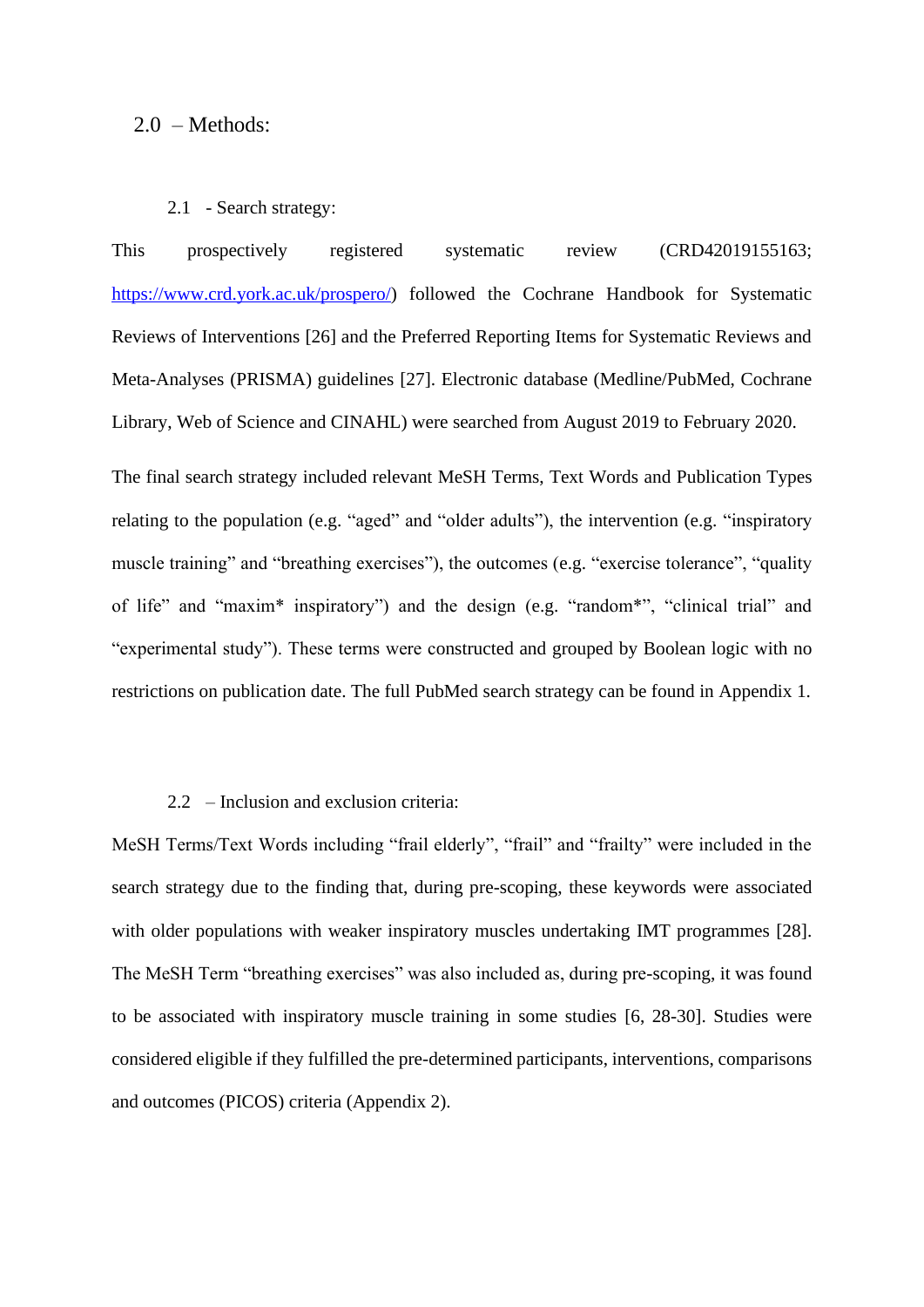Initial screening of titles and abstracts and assessment of full texts were performed independently by two authors (blinded for review) who were blinded to each other's decisions. Any disagreements between the authors were sent to a third author (blinded for review).

#### 2.3 – Data extraction:

Data was extracted in terms of the following subheadings. 1) author information (first author and year of publication), 2) participant characteristics (age, gender, baseline maximal inspiratory pressure;  $PI_{max}$ ), 3) mode of IMT and supervision, 4) time, intensity and progression of IMT, 5) frequency and duration of IMT, 6) control and 7) outcomes assessed.

### 2.4 – Quality assessment:

The PEDro quality scale was used to assess internal and external validity of the included studies [31]. Two authors (blinded for review) independently reviewed each included study on the following domains of the PEDro scale: eligibility criteria, random allocation, concealed allocation, baseline similarity, blinding of subjects, therapist and assessor, measures obtained from more than 85% of subjects initially allocated to groups, full intention to treat, group comparison, and point measures and measures of variability. PEDro scale scores 9-11 were considered excellent, 6-8 good, 4-5 fair and  $\leq$ 3 poor [31]. No study was excluded based on poor quality.

### 2.5 – Data analysis:

Meta-analyses of the studies were performed using the software Review Manager (RevMan V5.3; Cochrane Collaboration, Oxford, UK). Outcomes were continuous and change scores with standard deviations were used to obtain effect size reported as standard mean differences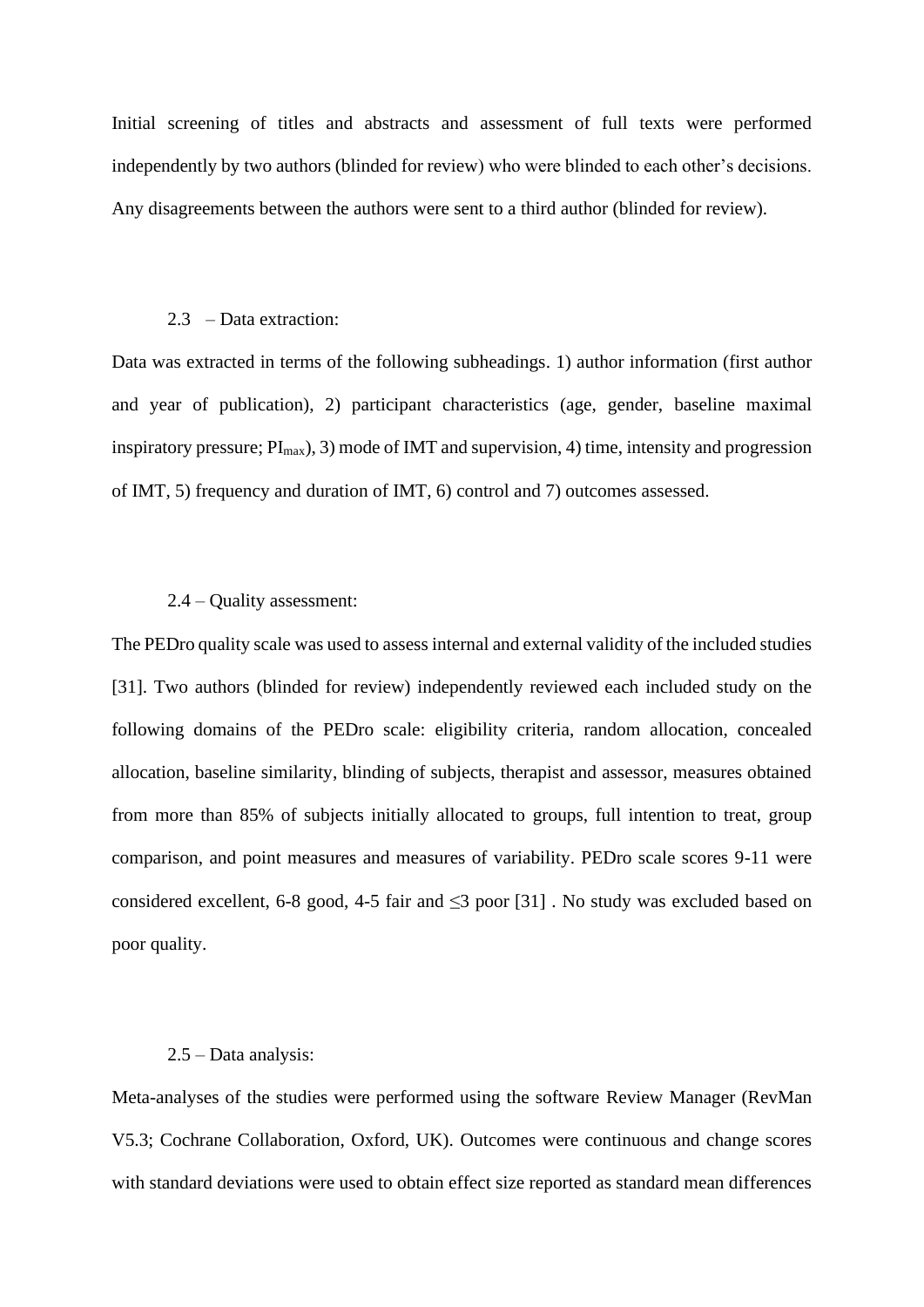with 95% confidence intervals. The heterogeneity of studies were assessed by the  $I<sup>2</sup>$  value, and were classified as might not be important (0-40%), moderate heterogeneity (30-60%), substantial heterogeneity (50-90%), and considerable heterogeneity (75-100%) [26]. A small minimum clinically important difference (MCID) in functional capacity was observed if participants in the IMT groups improved their 6MWD by above 20m and a substantial MCID if the improvement was over 50m [32]. A random-effects model was used for the meta-analyses as variation in methods were found between included studies beyond random sampling. Pearson's correlation analysis was performed in order to determine the association between baseline  $PI_{max}$  and change in  $PI_{max}$  following IMT within included studies. The level of significance for all analyses was set at  $p < 0.05$ .

## $3.0$  – Results:

The databases yielded 986 studies (Figure 1). Following the removal of 181 duplicates and screening of 805 titles/abstracts, 19 articles remained for full-text screening of which 11 were excluded. Overall, 8 studies were included in this systematic review with one of these studies [5] excluded from the meta-analysis due to insufficient data reported (Table 1). The full characteristics of included studies can be found in Appendix 3.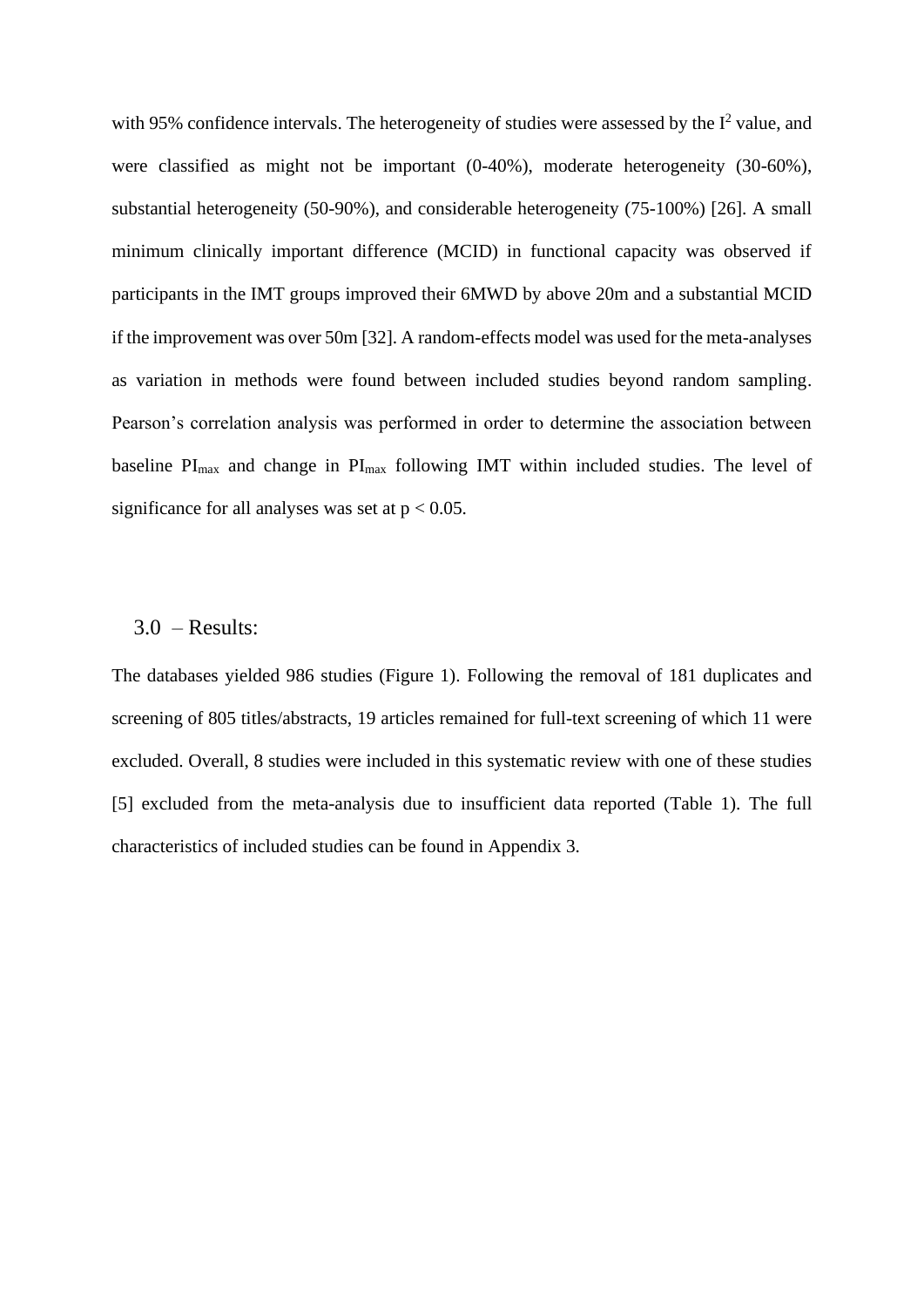

Figure 1. PRISMA flow diagram of studies through database search and selection process; n=number.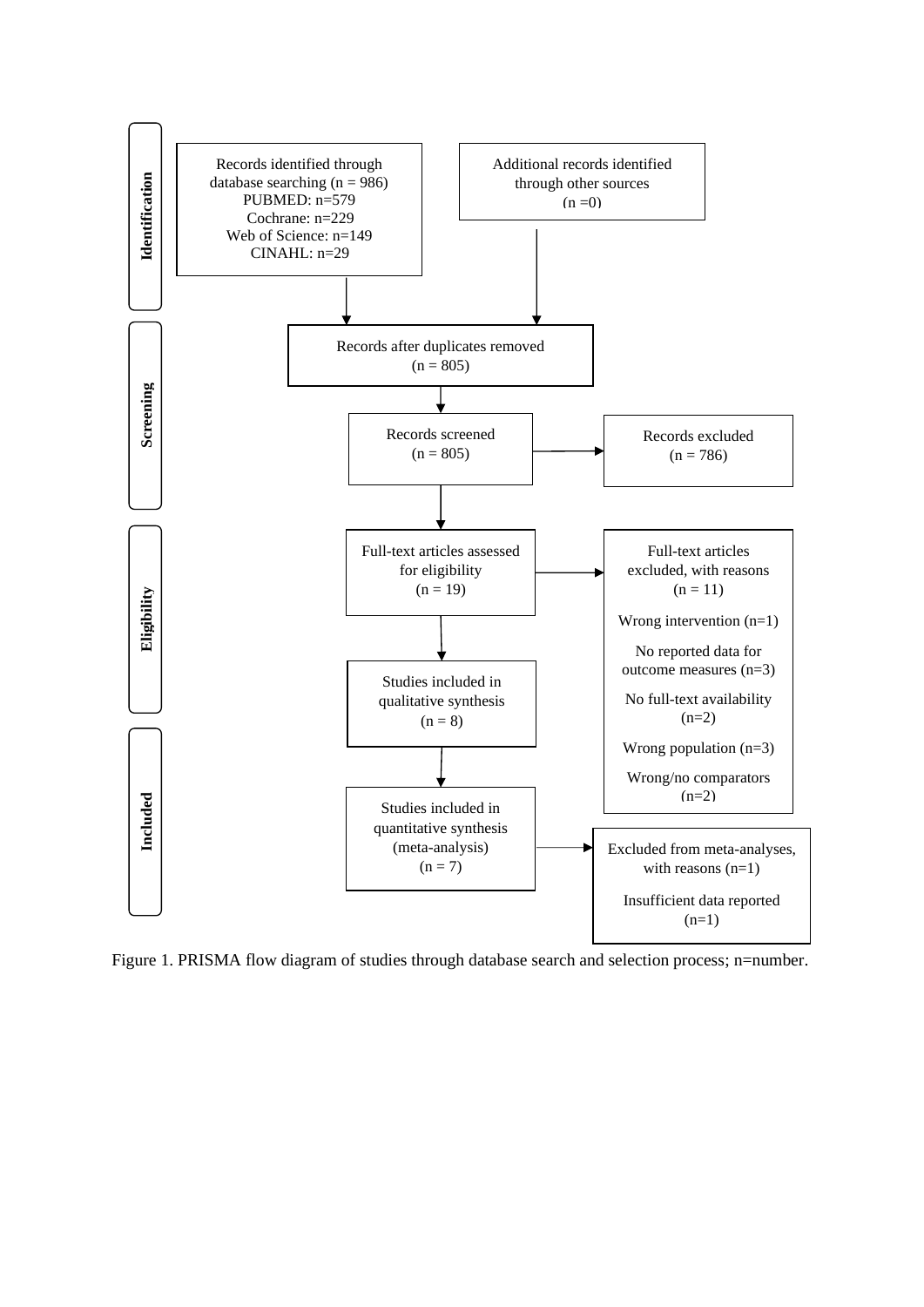Table 1. Characteristics of included studies

| <b>Author</b>               | Year | ${\bf N}$<br>( <b>I/C</b> ) | Age, years;<br>mean(SD)                                   | Gender<br>(M/F)       | <b>Baseline PI</b> <sub>max</sub><br>(cmH2O)      | <b>Mode of IMT</b><br>and supervision                                              | Time, intensity<br>and progression<br>of IMT                                                                                | <b>Frequency and</b><br>duration of IMT                      |
|-----------------------------|------|-----------------------------|-----------------------------------------------------------|-----------------------|---------------------------------------------------|------------------------------------------------------------------------------------|-----------------------------------------------------------------------------------------------------------------------------|--------------------------------------------------------------|
| Albuquerque<br>et al. $[5]$ | 2013 | 13/13                       | IMT: 68.5<br>$(64.7 - 76)$<br>CG: 67.5<br>$(62.7 - 71.5)$ | IMT: 6/7<br>CG: 5/8   | IMT: 55 (45-<br>71.2)<br>CG: 75 (67.5-<br>95)     | Threshold loading<br>device<br>(Threshold), $1/5$<br>sessions<br>supervised a week | 8-10 sets of 5-6<br>reps at $40-70%$<br>$PI_{max}$                                                                          | 5 sessions a week<br>for 6 weeks                             |
| Aznar-Lain<br>et al. $[4]$  | 2007 | 9/9                         | IMT: $68.5 \pm$<br>6.3<br>CG: $67.8 \pm$<br>7.5           | IMT: $2/7$<br>CG: 2/7 | IMT: $54.1 \pm$<br>9.2<br>CG: 67.8 $\pm$<br>14.4  | Threshold loading<br>device<br>(Respironics),<br>supervision not<br>reported       | 8-10 sets of 5-6<br>reps at $50-80%$<br>$PI_{\text{max}}$ , 1-minute<br>rest between sets                                   | 5 sessions per<br>week<br>$(3$ during week 1)<br>for 8 weeks |
| Ferraro et al.<br>$[28]$    | 2019 | 23/23                       | IMT: $75 \pm 6$<br>$CG: 72 \pm 5$                         | IMT: 9/14<br>CG: 9/14 | IMT: 76.0 $\pm$<br>27.4<br>$CG: 72.8 \pm$<br>40.9 | Threshold loading<br>device<br>(POWERbreathe),<br>unsupervised,<br>home-based      | 30 breaths, 50%<br>$PI_{\text{max}}$ , able to<br>increase<br>resistance when<br>30 breaths were<br>achievable with<br>ease | Twice daily, 8<br>weeks                                      |
| Huang et al.<br>[6]         | 2011 | 24/24                       | IMT: 70.6 $\pm$<br>4.8<br>CG: 70.8 $\pm$<br>9.1           | IMT: 2/22<br>CG: 2/22 | IMT: 59.1 $\pm$<br>19.2<br>CG: $58.8 \pm$<br>19.1 | Threshold loading<br>device, $3/5$<br>sessions<br>supervised a week                | 4 sets of 6<br>breaths. Load<br>adjusted to<br>maintain 75%<br>$PImax$ every week                                           | 5 sessions per<br>week for 6 weeks                           |
| Mills et al.<br>$[29]$      | 2015 | 17/17                       | IMT: $69 \pm 3$<br>$CG: 68 \pm 3$                         | IMT: 9/8<br>CG: 11/6  | IMT: $82 \pm 27$<br>$CG: 96 \pm 27$               | Threshold loading<br>device<br>(POWERbreathe),<br>unsupervised                     | 30 breaths, 50%<br>$PI_{\text{max}}$ , able to<br>increase<br>resistance when<br>30 breaths were<br>achievable with<br>ease | Twice daily, 8<br>weeks                                      |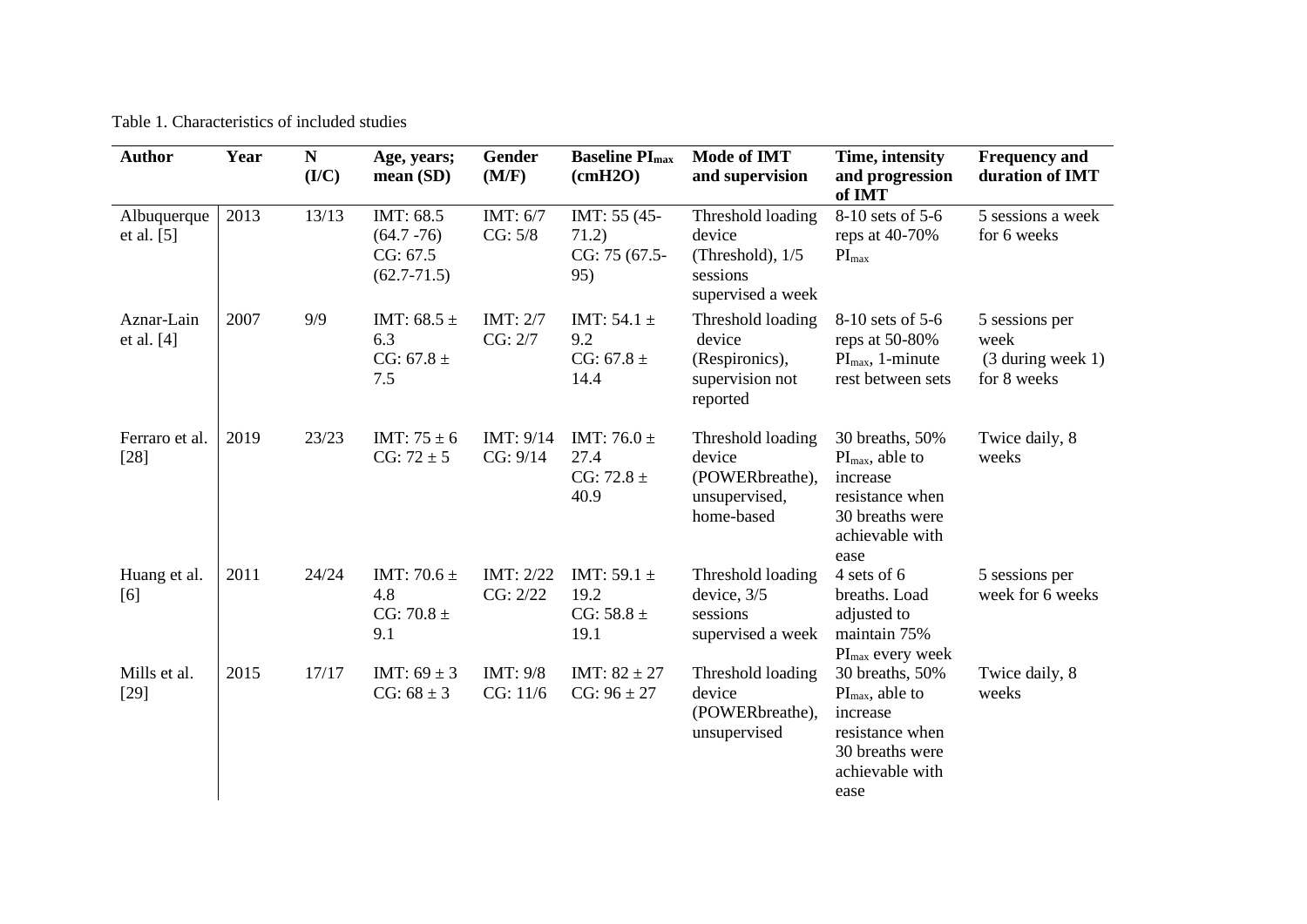| Rodrigues et<br>al. [33]  | 2018 | 11/8  | IMT: $64 \pm 3$<br>$CG: 64 \pm 4$               | IMT: $0/11$<br>CG: 0/8  | IMT: $84 \pm 18$<br>$CG: 80 \pm 16$               | Threshold loading<br>device<br>(POWERbreathe,<br>$1/5$ sessions<br>supervised a week | 30 repetitions,<br>$50\%$ PI <sub>max</sub> . Load<br>adjusted to<br>maintain 50%<br>$PI_{\text{max}}$ once a week                                                 | 5 sessions per<br>week<br>for 5 weeks                                                                                                            |
|---------------------------|------|-------|-------------------------------------------------|-------------------------|---------------------------------------------------|--------------------------------------------------------------------------------------|--------------------------------------------------------------------------------------------------------------------------------------------------------------------|--------------------------------------------------------------------------------------------------------------------------------------------------|
| Souza et al.<br>$[34]$    | 2014 | 12/10 | IMT: $68.3 \pm$<br>5.2<br>CG: $68.3 \pm$<br>5.3 | IMT: $0/12$<br>CG: 0/10 | IMT: 73.3 $\pm$<br>12.2<br>CG: 79.4 $\pm$<br>18.4 | Threshold loading<br>device<br>(Respironics),<br>supervised once<br>per week         | 8 cycles of 2-<br>minutes work at<br>40% $PI_{max}$ , 1-<br>minute rest                                                                                            | Twice daily, 7<br>weeks                                                                                                                          |
| Watsford &<br>Murphy [30] | 2008 | 13/13 | IMT: 64.8 $\pm$<br>2.5<br>CG: $64.0 \pm$<br>2.9 | IMT: $0/13$<br>CG: 0/13 | IMT: $69 \pm 20$<br>$CG: 74 \pm 14$               | Inspiratory and<br>expiratory<br>threshold loading<br>(Powerlung),<br>unsupervised   | <b>Hypertrophy</b><br>sessions: 3 sets of<br>10 reps at 10RM.<br>Endurance<br>sessions: 40<br>breaths at 40RM.<br>Strength sessions:<br>5 sets of 5 reps at<br>5RM | 12 sessions per<br>week, 6 days, 8<br>weeks.<br>Hypertrophy - 8<br>sessions per<br>week, endurance -<br>2 sessions,<br>strength $-2$<br>sessions |

Footnote: 6MWT, six-minute walk test; BMI, body mass index; CG, control group; IMT, inspiratory muscle training; PI<sub>max</sub>, maximal inspiratory pressure; PE<sub>max</sub>, maximal expiratory pressure; MVPA, moderate to vigorous physical activity; MVV, maximal voluntary ventilation; PAL, physical activity levels; QoL, quality of life; RM, repetition maximum; VO<sup>2</sup> peak, peak oxygen uptake.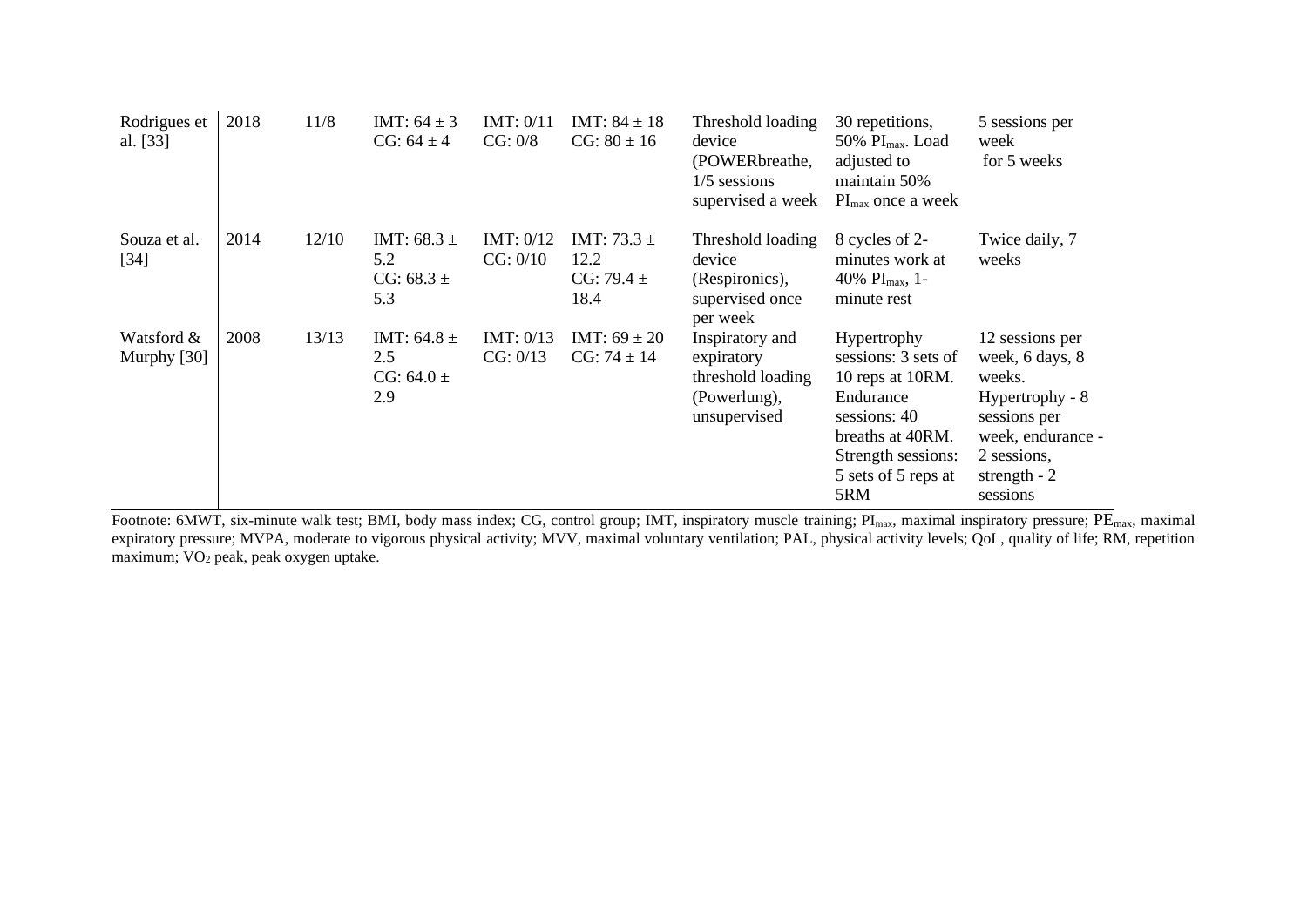#### 3.1 – Characteristics of included subjects:

The included studies comprised of 239 participants and had a mean age of 68.2 years (range 64-75) and an average baseline  $PI_{max}$  of 72.3cmH<sub>2</sub>O (59-89cmH<sub>2</sub>O). Participants were healthy older adults with no reported diseases that could influence inspiratory muscle strength.

#### 3.2 – Quality assessment:

The risk of bias of included studies can be found in Appendix 4. The mean PEDro score for included studies was 6.4 and ranged from 4 to 9 (fair to excellent), suggesting a fairly low risk of bias towards the main outcome measures. The most frequent omissions in the quality of study design or reporting included: allocation of participants to groups was not concealed [4- 6, 28-30, 33], the therapist applying treatment was not blinded [4-6, 28-30, 33, 34] and assessors were not blinded [6, 29, 30]. Furthermore, two studies did not randomise participants to intervention or control groups [5, 6].

#### 3.3 – Interventions:

All studies used a threshold inspiratory loading device with the addition of one study using a device that delivered both inspiratory and expiratory threshold loading [30]. Training protocols used inspiratory pressures that ranged from  $30\%$  to  $80\%$  PI<sub>max</sub>, with the majority of studies using training intensities of 30-60% PImax [28, 29, 33, 34]. The shortest duration of inspiratory muscle training was 5 weeks [33] and the longest was 8 weeks [4, 28-30]. At least one supervised training a week was reported in four out of the eight included studies [5, 6, 33, 34]. SHAM-IMT was used in the control condition of six studies [4, 5, 28, 29, 33, 34], with the control groups within the remaining studies either not participating in any training protocol [30] or was not reported [6].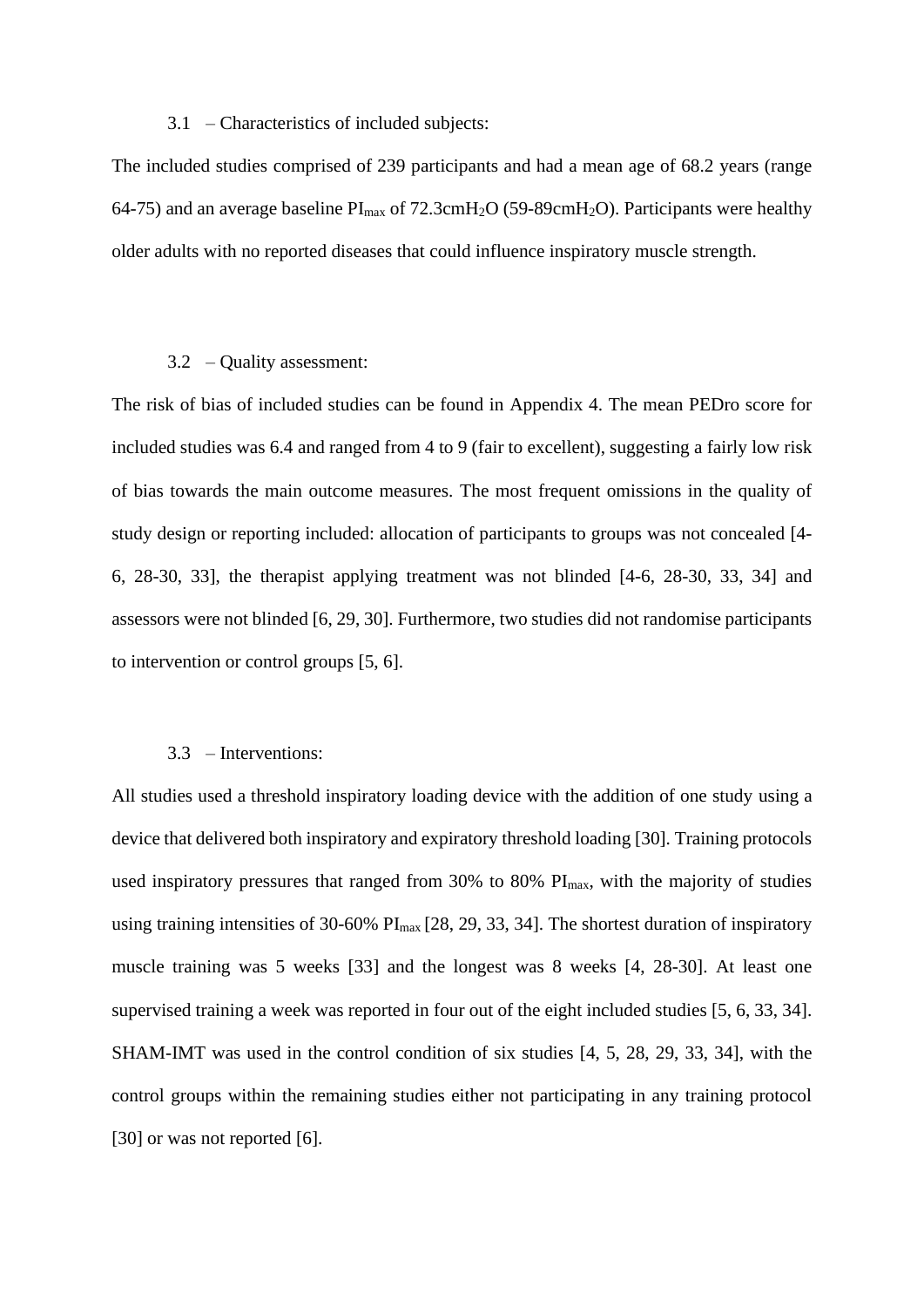#### 3.4 – Outcome measures:

All studies (n=8) used maximal inspiratory pressure ( $PI_{\text{max}}$ ; cmH<sub>2</sub>O) to reflect inspiratory muscle strength as an outcome measure [4-6, 28-30, 33, 34]. Three studies used the distance covered during a six-minute walk test (6MWD; meters) to reflect functional capacity [6, 29, 33].

#### 3.5 - Meta-analysis of included studies:

### 3.5.1 – Inspiratory muscle strength:

Seven studies [4, 6, 28-30, 33, 34] with 212 participants provided mean change scores for pooling. The meta-analysis showed a positive effect of inspiratory muscle training on maximal inspiratory pressure  $(n=7, 3.03$  [2.44, 3.61], p <0.001; Figure 2). The average increase in maximal inspiratory pressure in the intervention was  $26.3\pm4.9$ cmH<sub>2</sub>O compared to a  $3.7\pm4.1$ cmH<sub>2</sub>O in the control. The meta-analysis showed moderate heterogeneity ( $I^2=47\%$ ). No significant correlation was found between baseline  $PI_{max}$  and post-intervention change in  $PI_{max}$ expressed as absolute values  $(n=7, r=0.342, p=0.453;$  Figure 3) and percentage change from baseline (n=7, *r*=-0.490, p=0.264; Figure 4).

### 3.5.2 – Six-minute walk distance:

Three studies [6, 29, 33] with 101 participants provided mean change scores for pooling. Inspiratory muscle training showed no significant effect on the distance covered during a sixminute walk test  $(n=3, 2.42$  [-1.28, 6.12],  $p=0.20$ ; Figure 2), however it can be considered to result in a small MCID [32]. The average increase in 6MWD following IMT was 24.7±22.1m in the intervention groups compared to  $9\pm 8.6$ m in the control groups. The meta-analysis showed considerable heterogeneity  $(I^2=97\%)$ .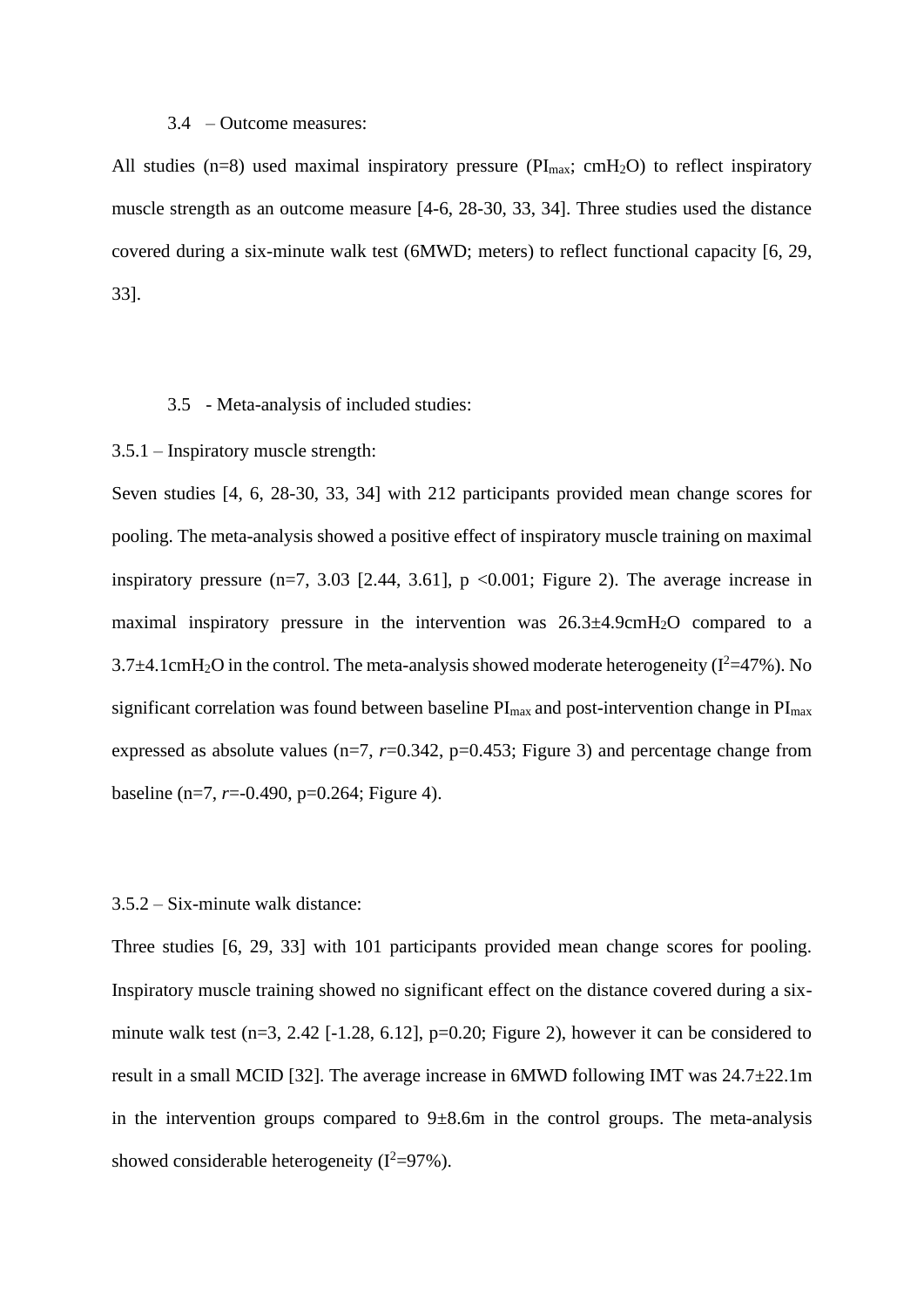

Figure 2. Mean difference (95% CI) from baseline of the effect of inspiratory muscle training on inspiratory muscle strength (measured by maximal inspiratory pressure; n=7) and six-minute walk test distance (n=3) compared to control.

Footnote: SD, standard deviation, IMT, inspiratory muscle training, 6MWD, six-minute walk distance, CI, confidence interval.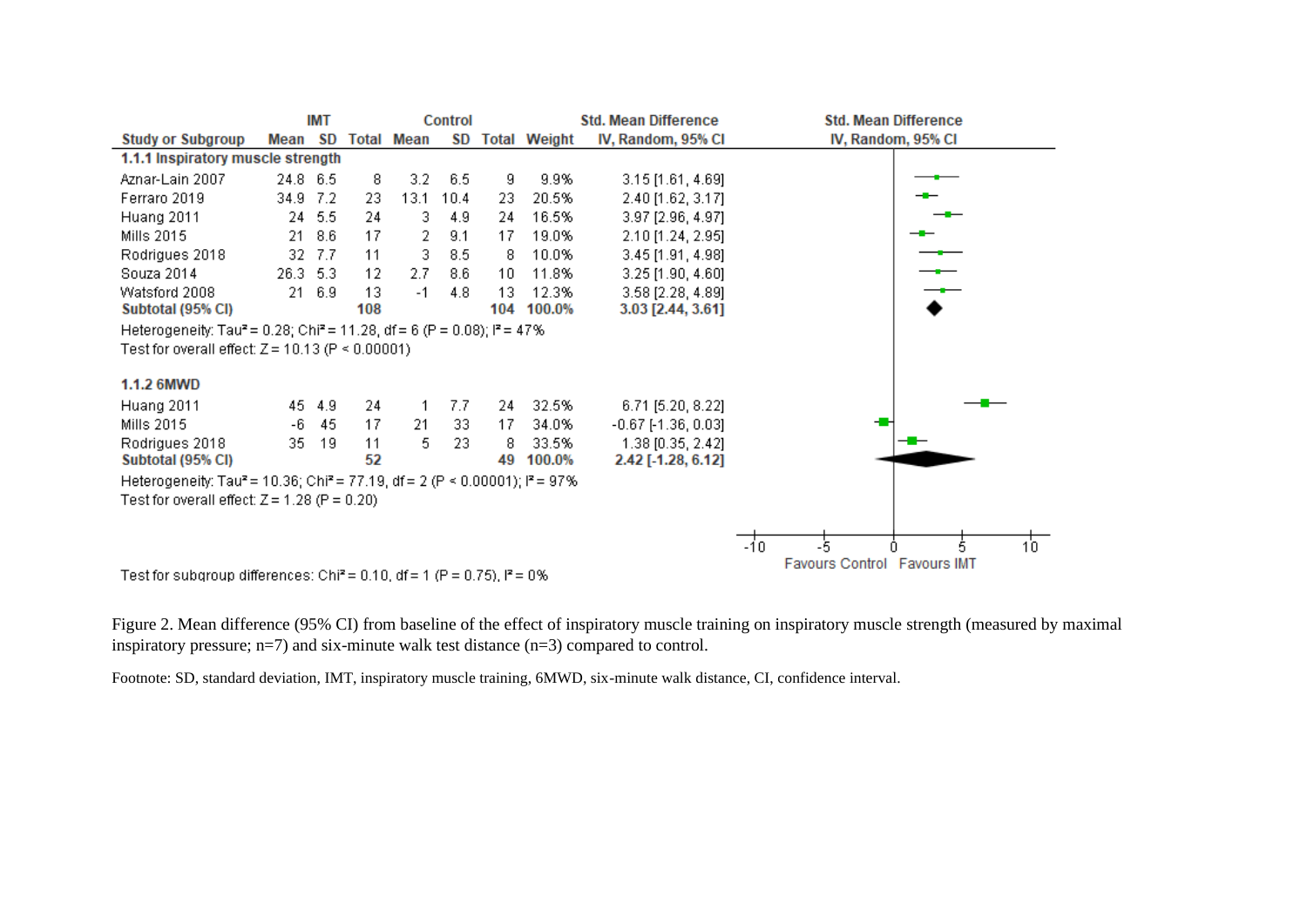

Figure 3. The relationship between baseline maximal inspiratory pressure ( $PI<sub>max</sub>$ ) values and delta ( $\Delta$ ) changes in  $PI_{max}$  following training (n=7).



Figure 4. The relationship between baseline maximal inspiratory pressure (PI<sub>max</sub>) values and percentage changes in  $PI_{max}$  from baseline following training (n=7).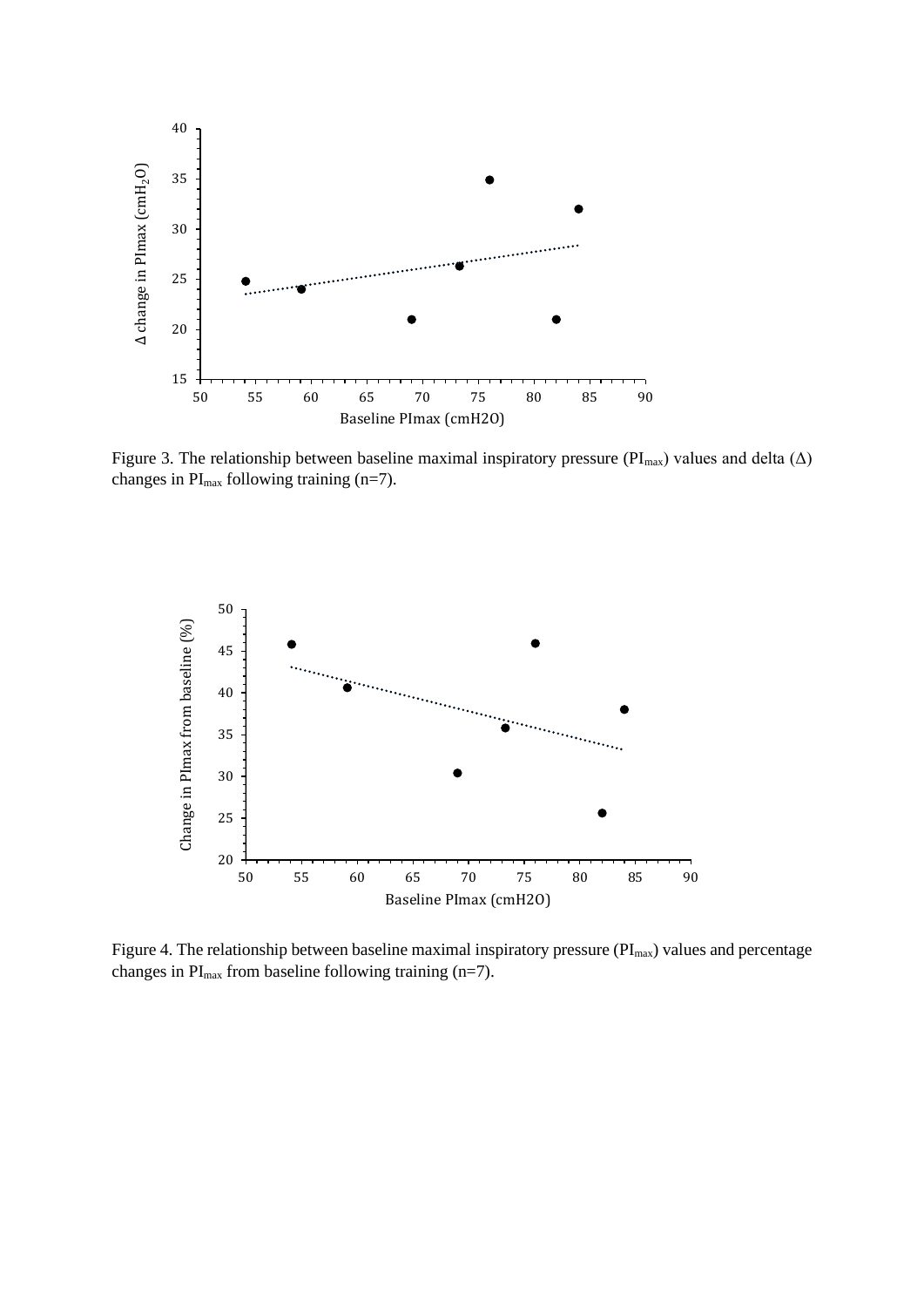### 4.0 – Discussion:

The present systematic review and meta-analysis suggests that specific IMT can significantly increase inspiratory muscle strength, reflected by an increase in maximal inspiratory pressure (cmH<sub>2</sub>O). This meta-analysis showed an effect size of 3.03 (2.44, 3.61) and can be categorised as a huge positive effect [35]. There was no significant change in six-minute walk distance (6MWD) following IMT, however, the improvement observed in this meta-analysis could be considered clinically meaningful as participants improved by over 20m [32]. This metaanalysis also showed a large effect size (2.42 [-1.28, 6.12]). Due to the lack of statistical significance, high heterogeneity ( $I^2=97\%$ ), and small number of included studies (n=3), more research is needed to determine the true effect of IMT on functional capacity in healthy older adults.

#### 4.1 – Interpretation of findings:

Previous meta-analyses investigating the effect of IMT have typically reported average increases in PI<sub>max</sub> in COPD patients by 13 cmH<sub>2</sub>O [18], 11.6 cmH<sub>2</sub>O [17] and 16 cmH<sub>2</sub>O [36], as well as increase in  $PI_{max}$  by 20 cmH<sub>2</sub>O [19] in chronic heart failure (CHF) patients. The present study suggests that IMT is also beneficial in improving inspiratory muscle strength in older adults without a long-term condition, reflected by an average increase of 26.3±4.9cmH2O within the experimental groups compared to a non-significant average change of  $3.7\pm$ 4.1cmH2O within the control groups.

The mechanisms of improved  $PI<sub>max</sub>$  following IMT are likely due to structural and functional adaptations to the training stimulus, including strength, speed of shortening and power output [37]. In this case, the majority of studies used a moderate training load of 30-60%  $PI_{\text{max}}$ , which has been shown to elicit improvements in both maximal shortening velocity and  $PI_{max}$  [37, 38]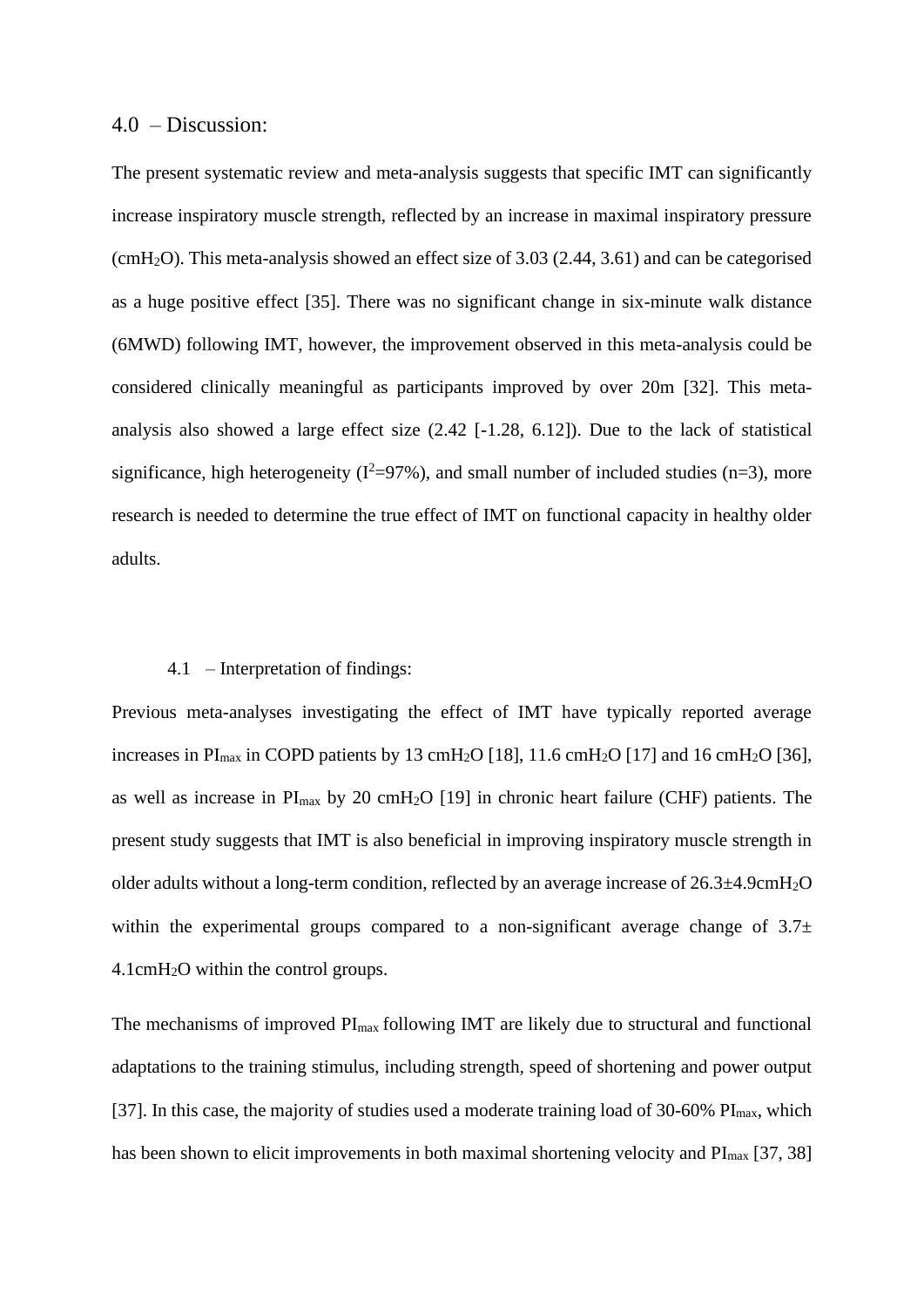secondary to hypertrophy of inspiratory muscles [39, 40]. The present review provides evidence that hypertrophy is related to the improvement in  $PI_{max}$  as two included studies [29, 34] reported increases in diaphragm thickness following IMT.

The average improvement in functional capacity, reflected by an increase of  $24.7\pm22.1$ m, following IMT in older adults within the present meta-analysis did not reach statistical significance. Previous research has used both distribution- and anchor-based methods to determine a small minimum clinically important difference (MCID) of 20m and a substantial MCID of 50m for the 6MWD in community-dwelling older adults [32], suggesting that the improvement observed in this meta-analysis may be clinically meaningful. Mills and colleagues [29] suggested that the observed lack of improvement in functional capacity was due to participants having a higher predicted baseline 6MWD (102-103%) [41] compared to the lower values of 90% in the healthy older group in the study by Huang et al. [6]. Baseline 6MWD values were in line with predicted values for healthy older adults [41]. Rodrigues et al. [33], suggested that the improvement in functional capacity is likely due to a greater improvement in PI<sub>max</sub> compared to that observed previously [29]. Furthermore, the greater increase in distance covered (44m) observed by Huang et al. [6] could be related to the participants in the IMT group having lower baseline  $PI_{max}$  values (59.1  $\pm$  19.2cmH<sub>2</sub>O) compared to Rodrigues et al. [33]  $(84 \pm 18 \text{cm} \text{H}_2\text{O})$  and Mills et al. [29]  $(82 \pm 27 \text{cm} \text{H}_2\text{O})$ . It should be noted that the control group used in Huang et al. [6] consisted of participants with COPD and not older adults without COPD, however baseline values for age,  $PI_{max}$ , and 6MWD were similar between groups.

Unfortunately, quality of life could not be included as an outcome measure within this metaanalysis due to different questionnaires used between included studies, along with insufficient data reported. Albuquerque et al. [5] found that IMT had no significant effect on any of the medical outcomes study short form-36 (SF-36) scales, whereas Huang et al. [6] reported a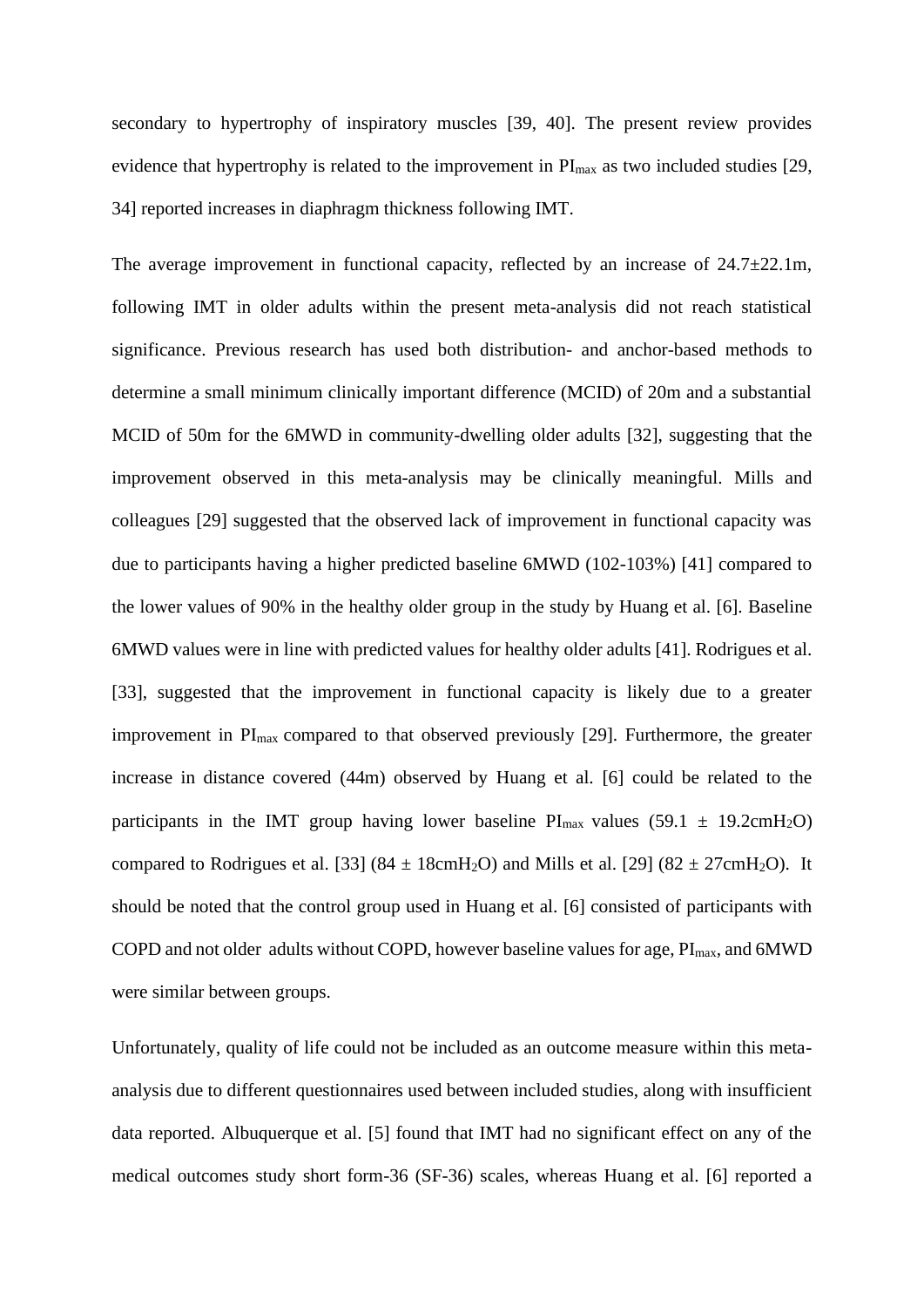significant increase in the physical component score following IMT. Mills et al. [29] used the Older Person's Quality of Life Questionnaire (OPQOL-35) but did not find any significant changes following the training programme.

IMT has been shown to improve various other outcome measures in older adults, including: increased diaphragm thickness [29, 34], moderate-vigorous physical activity levels [4], time to exhaustion exercise tests [4], peak oxygen uptake  $(VO<sub>2</sub>$  peak) [4], balance [28], maximal expiratory pressure peak inspiratory flow rate (PIFR) [28, 29], cardiac autonomic modulation [33], and dyspnoea scores [6]. However, some studies report conflicting results including no significant effect of IMT on physical activity levels [29] and dyspnoea levels [21]. IMT that induces significant improvements in PI<sub>max</sub> can also reduce breathlessness in COPD [42] and CHF patients [43], however, when Huang and colleagues [6] investigated the relationship between the difference in PI<sub>max</sub> and the difference in dyspnea scores following IMT in healthy older adults , no significant correlation was observed. The authors suggested that this was due to a ceiling effect as participants reported relatively high baseline dyspnea scores.

A recent systematic review investigated the effects of IMT in an older population [20]. Due to a large heterogeneity in participant characteristics, however, the authors did not perform a meta-analysis on their included studies. Two studies [21, 22] that were included in the review conducted by Seixas et al. [20] were excluded from the present systematic review and metaanalysis due to a considerable amount of the participants having comorbidities that could significantly affect inspiratory muscle strength. Furthermore, the participants were significantly older than in the remaining studies (84.5 years compared to 68.2 years) and had lower baseline  $PI_{max}$  values (33.6cmH<sub>2</sub>O compared to 73.3 cmH<sub>2</sub>O). The lack of improvement in  $PI_{\text{max}}$  following IMT within these two studies (6.7 and 2.8cmH<sub>2</sub>O) contradicts previous literature which has suggested that patients with pronounced inspiratory muscle weakness  $(PI_{max} < 60cmH<sub>2</sub>O)$  show a better response to IMT in terms of inspiratory muscle strength and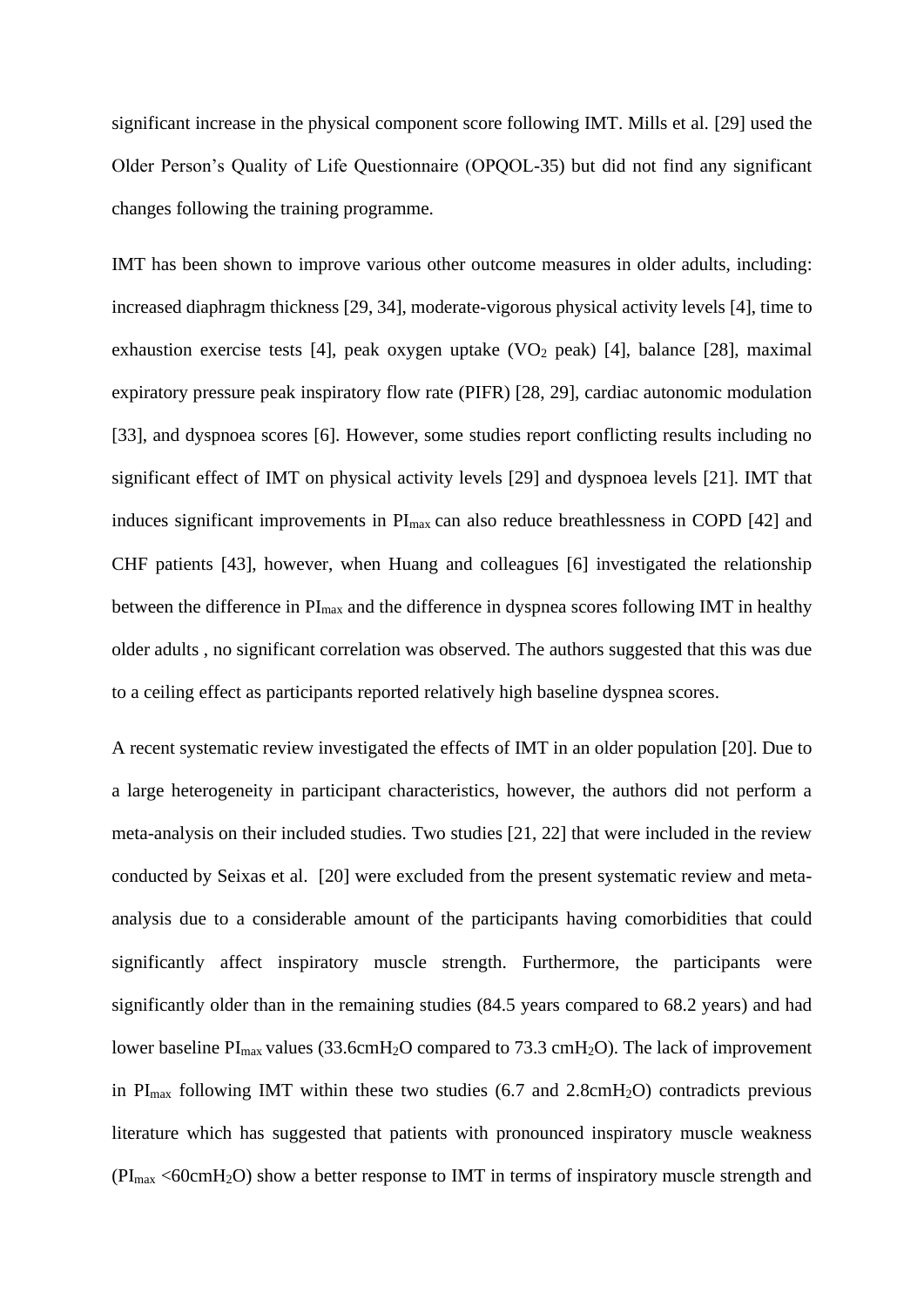functional capacity in COPD [18] and CHF [44]. In the present review, correlation analysis of included studies showed no significant association between baseline inspiratory muscle strength and the post-IMT change in  $PI_{max}$  (Figure 3) and percentage change in  $PI_{max}$  from baseline (Figure 4), suggesting that IMT is beneficial in older adults regardless of their initial degree of inspiratory muscle weakness. Accordingly, IMT would be beneficial even in older adults with a wide range of inspiratory muscle weakness.

Cebria I Iranzo et al. [21, 22] suggested that the lack of improvement following the training programme is likely due to the extreme debilitation and institutionalisation of the older adults [21]. Furthermore, a significant improvement in  $PI_{max}$  following IMT was only observable when compared to the decreased values within the control group [22]. This suggests that IMT in frail older adults with sarcopenia may be beneficial in preventing the age-related decline in respiratory muscle strength, which is evident within this population [45].

The study conducted by Albuquerque et al. [5] was also excluded from the meta-analysis due to the data expressed as median and interquartile range (IQR). Nevertheless, this study showed significant improvements in inspiratory muscle strength and functional capacity following a six-week IMT programme compared to the SHAM-IMT control.

### 4.2 - Quality of the evidence:

The quality of the included studies ranged from fair to excellent on the PEDro quality scale (Appendix 4). As most of the studies involved mainly unsupervised training sessions, the lack of a blinded therapist in all included studies is unlikely to significantly increase the risk of bias in the present meta-analysis. However, the lack of reported intention to treat [4-6, 28-30, 33, 34] and concealed allocation [4-6, 28-30, 33] in the majority of included studies reduced the overall quality of the evidence.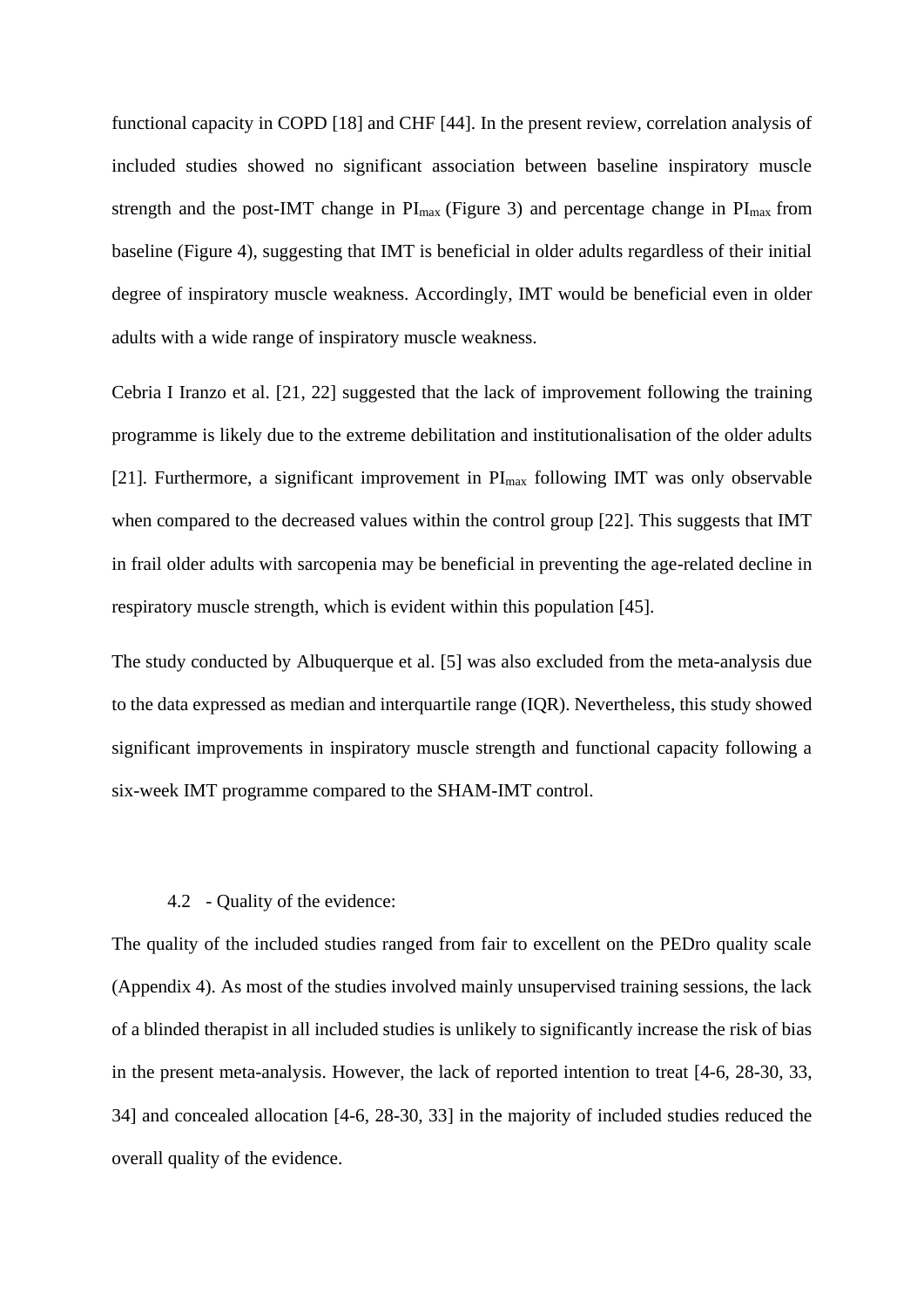### 4.3 – Strengths and limitations:

This is the first meta-analysis to investigate the effects of IMT during healthy ageing and was conducted in line with both the Cochrane Handbook for Systematic Reviews of Interventions and the PRISMA guidelines. The main limitations of this systematic review and meta-analysis include the considerable heterogeneity along with the lack of reported intention to treat analysis and concealed allocation to groups. The high heterogeneity in the 6MWD meta-analysis is likely due to the variation of methods and participant characteristics between studies, such as the intensity, frequency and duration of IMT along with baseline  $PI<sub>max</sub>$  values. Future research should aim to standardise methods of IMT in this population to reduce heterogeneity. Furthermore, since three studies [30, 33, 34] were performed in older women only, sex differences could have affected the absolute values for baseline  $PI_{max}$ , however, as absolute change scores were used when pooling the data (Figure 2.), and to show the relationship between baseline and post-intervention changes (Figure 3.) this is unlikely to have affected our results.

## 4.4 - Implications for improving inspiratory muscle strength:

By administering IMT to healthy older adults, it may be possible to prevent or delay the decline in inspiratory muscle strength in this population with inexpensive equipment and without requiring significant time. Evidence suggesting that respiratory muscle strength may be at the beginning of a causal chain leading to decreased pulmonary function and mortality [23] highlights the clinical importance of interventions, such as IMT, that can improve or maintain respiratory muscle strength in healthy older adults.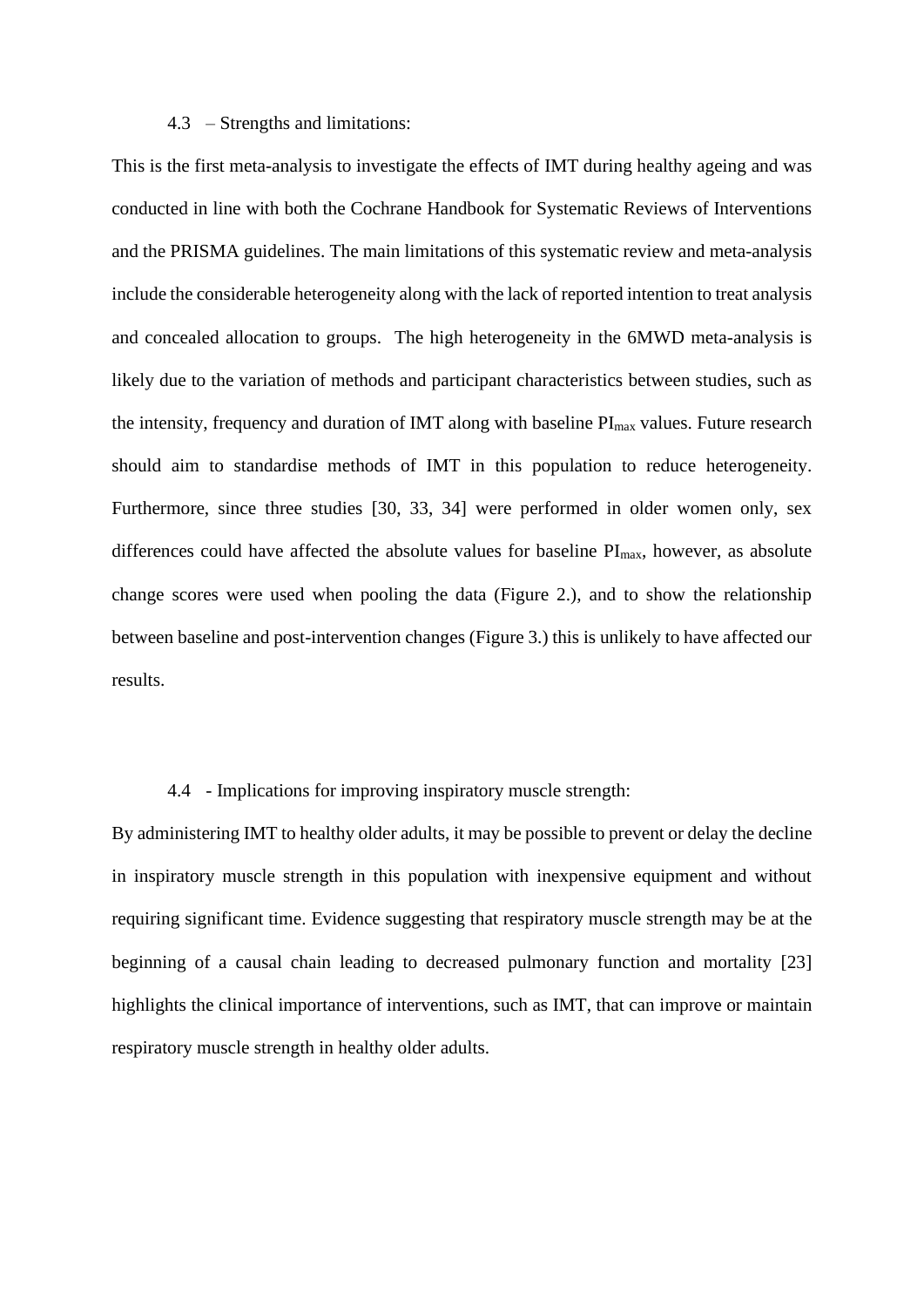## 5.0 – Conclusion:

Overall, this systematic review and meta-analysis provides evidence that IMT can be beneficial in an older population without the presence of a long-term condition; however, due to the high heterogeneity and large variation of methods it is difficult to draw concrete conclusions. There is a need for future studies to investigate the effect of IMT on functional capacity and quality of life in healthy older adults, and to determine whether IMT can reduce breathlessness and improve daily physical activity levels, which are associated with mortality in this population [46, 47].

## Conflicts of interest:

The authors declare that there are no conflicts of interests.

### Declaration of sources of funding:

This research did not receive any specific grant from funding agencies in the public, commercial, or not-for-profit sectors.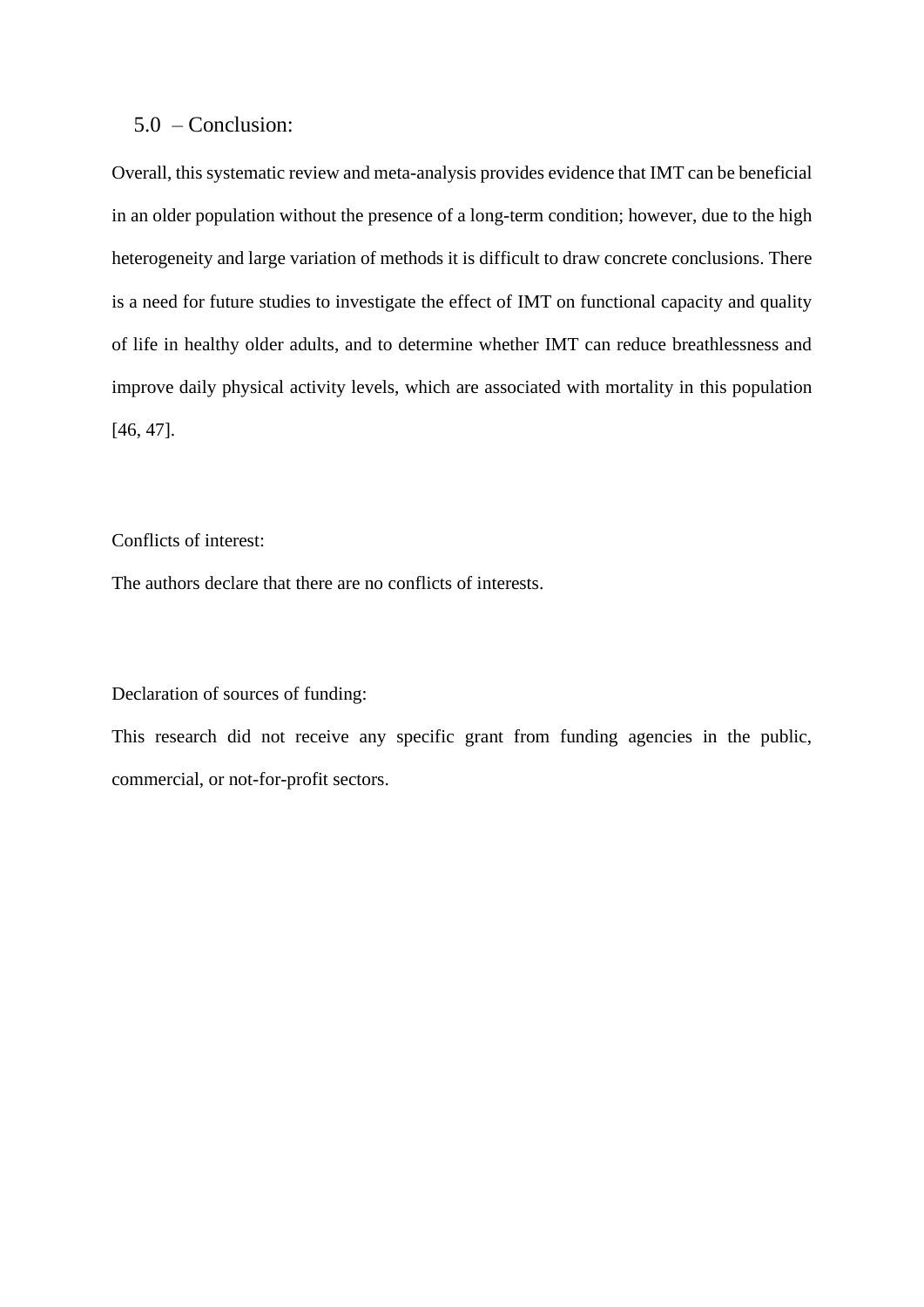# 6.0 - References

- 1. Chan ED, Welsh CH. Geriatric respiratory medicine. Chest. 1998;114(6):1704-33.
- 2. Janssens J-P, Pache J-C, Nicod L. Physiological changes in respiratory function associated with ageing. European Respiratory Journal. 1999;13(1):197-205.
- 3. Pegorari MS, Ruas G, Patrizzi LJ. Relationship between frailty and respiratory function in the community-dwelling elderly. Brazilian journal of physical therapy. 2013;17(1):09-16.
- 4. Aznar-Lain S, Webster A, Cañete S, et al. Effects of inspiratory muscle training on exercise capacity and spontaneous physical activity in elderly subjects: a randomized controlled pilot trial. International journal of sports medicine. 2007;28(12):1025-9.
- 5. Albuquerque IMd, Rossoni CS, Cardoso DM, Paiva DN, Fregonezi G. Effects of short inspiratory muscle training on inspiratory muscle strength and functional capacity in physically active elderly: A quasi-experimental study. The European Journal of Physiotherapy. 2013;15(1):11- 7.
- 6. Huang C-H, Yang G-G, Wu Y-T, Lee C-W. Comparison of inspiratory muscle strength training effects between older subjects with and without chronic obstructive pulmonary disease. Journal of the Formosan Medical Association. 2011;110(8):518-26.
- 7. Hill K, Jenkins S, Philippe D, et al. High-intensity inspiratory muscle training in COPD. European Respiratory Journal. 2006;27(6):1119-28.
- 8. Dall'Ago P, Chiappa GR, Guths H, Stein R, Ribeiro JP. Inspiratory muscle training in patients with heart failure and inspiratory muscle weakness: a randomized trial. Journal of the American College of Cardiology. 2006;47(4):757-63.
- 9. Janssens J-P. Aging of the respiratory system: impact on pulmonary function tests and adaptation to exertion. Clinics in chest medicine. 2005;26(3):469-84.
- 11. Gosselink R, Troosters T, Decramer M. Distribution of muscle weakness in patients with stable chronic obstructive pulmonary disease. Journal of Cardiopulmonary Rehabilitation and Prevention. 2000;20(6):353-60.
- 13. Langer D, Ciavaglia C, Faisal A, et al. Inspiratory muscle training reduces diaphragm activation and dyspnea during exercise in COPD. Journal of Applied Physiology. 2018;125(2):381-92.
- 14. Riera HS, Rubio TM, Ruiz FO, et al. Inspiratory muscle training in patients with COPD: effect on dyspnea, exercise performance, and quality of life. Chest. 2001;120(3):748-56.
- 17. Geddes EL, O'Brien K, Reid WD, Brooks D, Crowe J. Inspiratory muscle training in adults with chronic obstructive pulmonary disease: an update of a systematic review. Respiratory medicine. 2008;102(12):1715-29.
- 18. Gosselink R, De Vos J, Van den Heuvel S, Segers J, Decramer M, Kwakkel G. Impact of inspiratory muscle training in patients with COPD: what is the evidence? European Respiratory Journal. 2011;37(2):416-25.
- 20. Seixas MB, Almeida LB, Trevizan PF, et al. Effects of Inspiratory Muscle Training in Older Adults. Respiratory care. 2019.
- 21. Cebria i Iranzo M, Arnall DA, Igual Camacho C, Tomas JM. Effects of inspiratory muscle training and yoga breathing exercises on respiratory muscle function in institutionalized frail older adults: a randomized controlled trial. J Geriatr Phys Ther. 2014 Apr-Jun;37(2):65-75.
- 22. Cebria i Iranzo MA, Balasch-Bernat M, Tortosa-Chuliá MÁ, Balasch-Parisi S. Effects of Resistance Training of Peripheral Muscles Versus Respiratory Muscles in Older Adults With Sarcopenia Who are Institutionalized: A Randomized Controlled Trial. Journal of aging and physical activity. 2018;26(4):637-46.
- 28. Ferraro FV, Gavin JP, Wainwright T, McConnell A. The effects of 8 weeks of inspiratory muscle training on the balance of healthy older adults: a randomized, double‐blind, placebo‐ controlled study. Physiological reports. 2019;7(9):e14076.
- 29. Mills DE, Johnson MA, Barnett YA, Smith WH, Sharpe GR. The effects of inspiratory muscle training in older adults. Medicine & Science in Sports & Exercise. 2015;47(4):691-7.